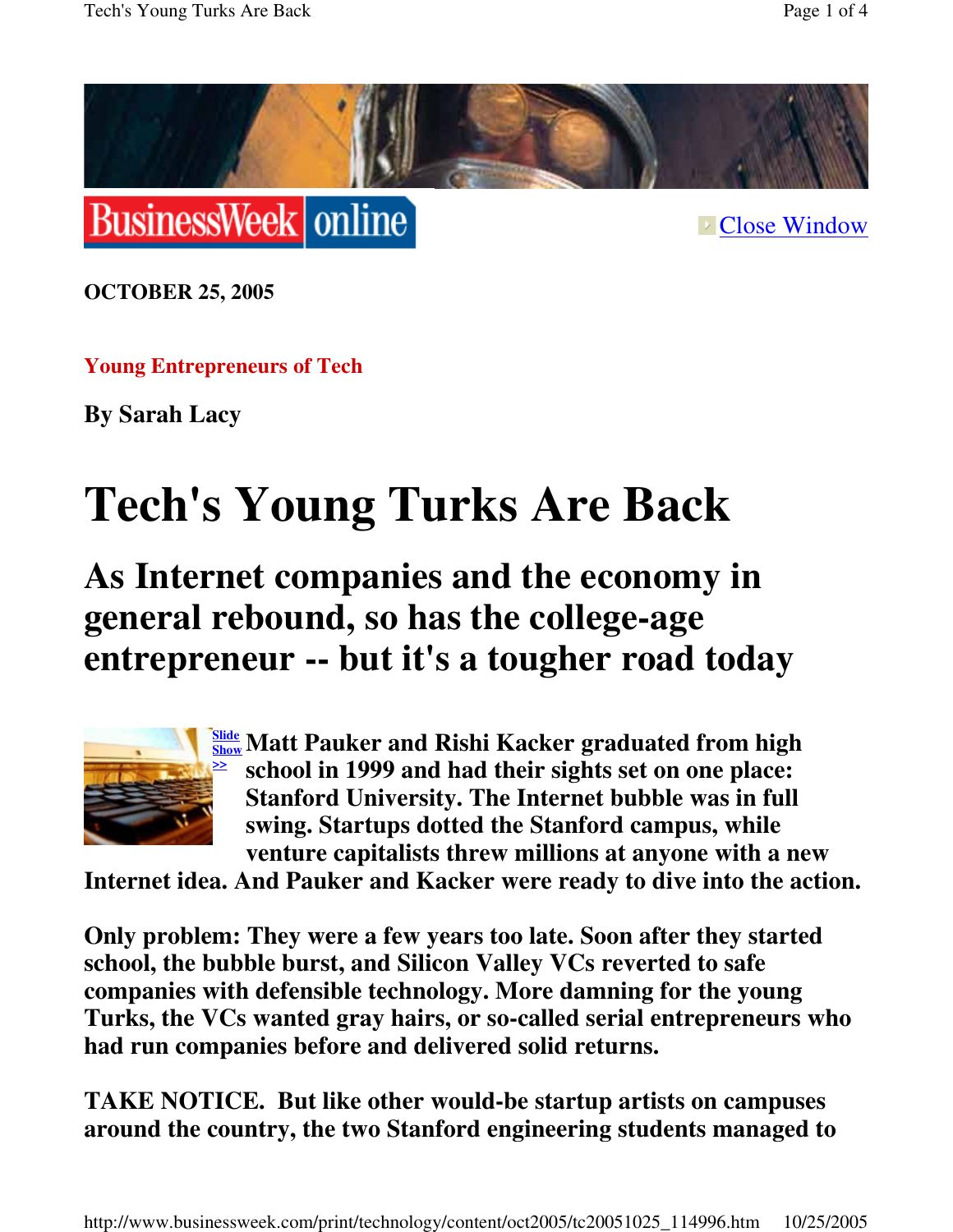**find a way, and their company, Voltage Securities, now boasts 75 employees, 130 business customers, and big-name investors.**

**As Internet companies and the economy in general have come back to life, so has the college-age entrepreneur. And while the bar is higher than it might have been in the bubble, investors are again starting to take notice of the good ones, like Pauker and Kacker.**

**Without** having ever held down a real job  $-\hat{a}\cdot\hat{c}$  not even paper routes  $-\hat{a}\cdot\hat{c}$ **the two entered the Voltage idea in a Stanford business plan competition. One of the judges, Ken Gullicksen of Morgenthaler Ventures, wrote on their form: "Come and meet with me as soon as possible." They won the competition, and Gullicksen and others provided funding.**

**HARSH LESSONS. But having watched the ugly bubble aftermath, not all of today's young entrepreneurs are interested in the classical venture capital-backed startup route. Consider David Hauser and Siamak Taghaddos of GotVMail in Newton, Mass.**

**Between the two of them, they're on their fourth company. One of Hauser's previous ventures was ReturnPath, an e-mail management company, which has raised four rounds of venture capital and acquired several other smaller companies. He's no longer involved and says he learned harsh lessons about taking other people's money.**

**"I would [raise money] if it was required, " he says. "It can be helpful, but it can also be a detriment." Students today are wary and realistic, says Megan Mitchell, associate director of Wharton's entrepreneurial programs. "They know this isn't five years ago."**

**WEDDING PIX. And thanks to the Internet and free open-source software, launching a small tech company is cheaper than ever. Ryan Hudson started YouShoot with no outside investment. It rents out digital cameras for weddings -- instead of the normal disposable cameras that couples put on tables to see their wedding through the eyes of their guests. Not exactly a high-tech business by Silicon Valley terms, but the Web has been invaluable in getting new customers and posting the photos after the event.**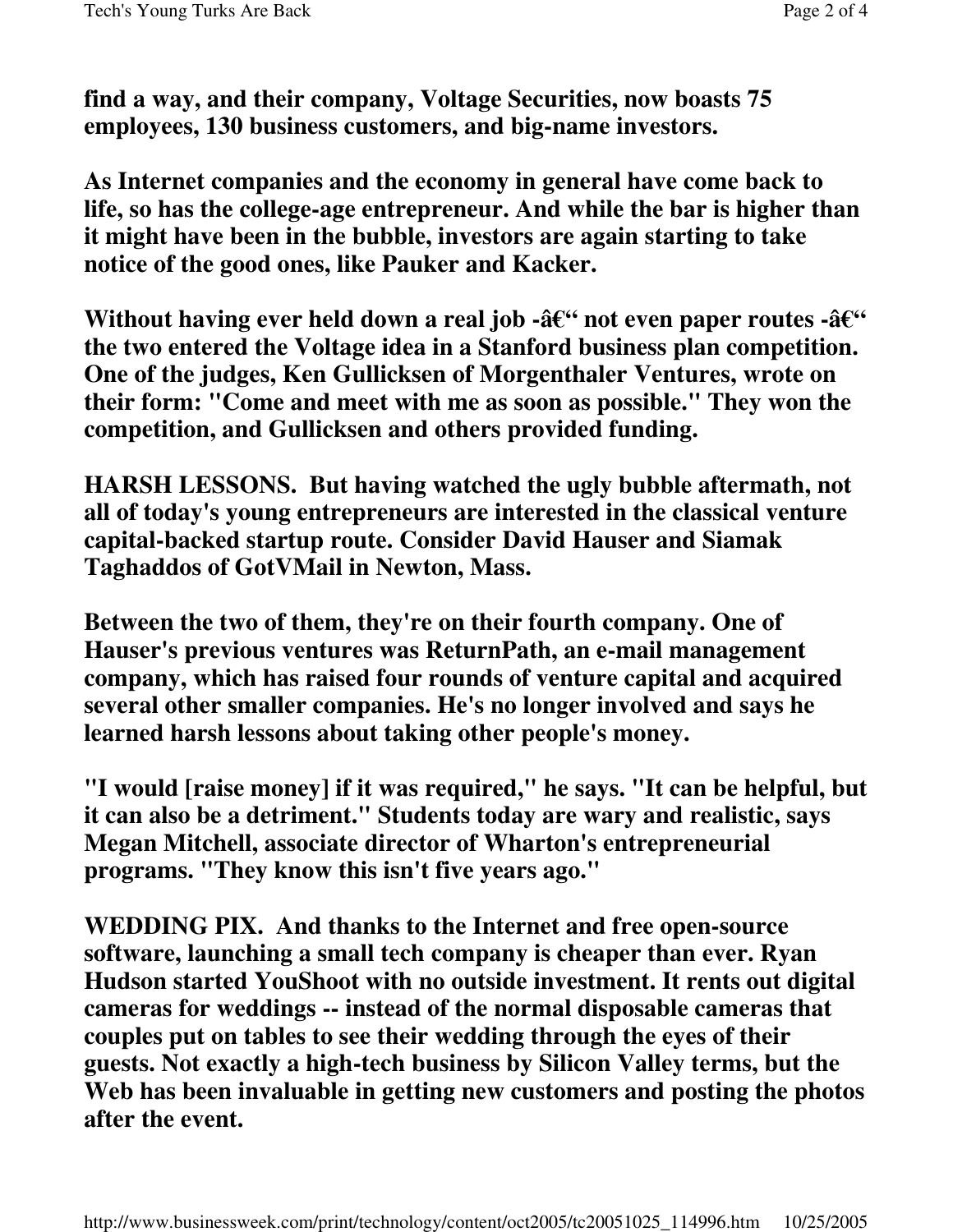**Equally important, the Web allows a kid in a dorm room with decent HTML skills to look like a multinational corporation. "It's 100 times cheaper to start a company today, " Hudson says. "You could do it for \$1,000 including all the government filing. Beyond that, it's just what you want to spend on marketing."**

**Even those who are taking money are doing it with their eyes wide open. When Mark Zuckerberg started college networking site Facebook.com out of his Harvard dorm room, he was just concerned about selling enough ads to pay for the \$85 a month it cost to run the site.**

**SMART IDEAS. That summer he went out to Silicon Valley to meet with some VCs, and the 20-year-old couldn't even share a drink with them. But he was savvy enough to negotiate favorable terms, including his ability to retain control of the company as long as he wanted. "I didn't really want or need venture money, and they wanted to invest, " he says.**

**Of course, not all investors are that hungry to fund college kids with smart ideas. Ironically, some of the harshest critics are those who were young entrepreneurs themselves.**

**Jeff Bussgang, of IDG Ventures, started dot-com Upromise in his 20s. It was funded by valley heavyweight Kleiner, Perkins, Caufield & Byers, among others. He cringes when he thinks about all the errors he perpetrated. "I blew so much money and hired so many bad people, it's embarrassing, " he says.**

**GRAY HAIR. Rory O'Driscoll of BA Venture Partners had a similar experience trying to start a manufacturing company in England in his early 20s. "I look back in horror at every mistake I made, " he says.**

**Both investors admit there are exceptions -– chief among them industry luminaries like Bill Gates and Michael Dell, not to mention Google (GOOG ) founders Sergey Brin and Larry Page. But young tech entrepreneurs have to have at least two things going for them.**

**The first is starting a company in a sector so new and emerging that**